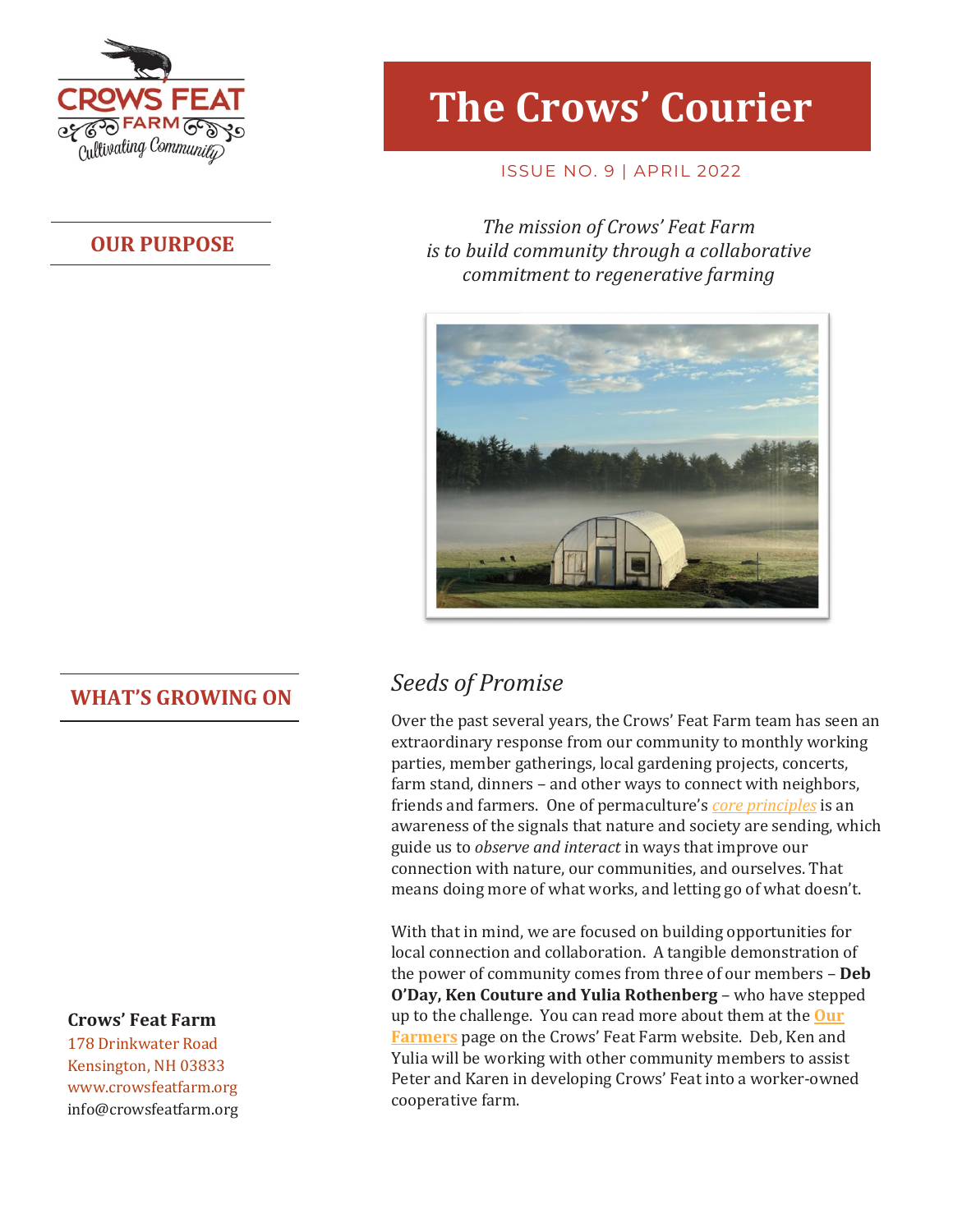#### **ANNOUNCING OUR 2022 FARM SHARE**

### *Thanks to all who supported Crows' Feat Farm via our inaugural 2021 farm share!*

This year we're taking a slightly different approach with our share, allowing participants to "shop" at the farm stand every Saturday from *June 25th through September 24th*. Participants can choose a medium- or large-size basket to fill each time they visit, for a total of 12 (or 6, if you prefer) visits over the course of the summer. For more information, please check out the **[Farm Share](https://crowsfeatfarm.org/crows-feat-farm-share/)** page on the Crows' Feat website. If you'd like to participate, please respond no later than April 30, along with a list of your *five favorite produce items!*

The farm stand will open for the season on May 7th, when we will be selling greens, seedlings and flowers – just in time for Mother's Day. Come visit us at 180 Drinkwater Rd in Kensington. We'll be open Saturdays from 10 am to 3 pm during the spring, with expanded hours as the season gets going.



#### We'll also be kicking off our third summer of music at the Farm, starting with [The Crab Shack Band](https://thecrabshackband.com/) (led by Chris Avery, who once lived in this old house) on June 12th. Followed two weeks later by th[e Soggy Po' Boys](https://www.soggypoboys.com/) on June 26th, Crows' Feat Farm favorite Rodney [Mashia](https://www.facebook.com/rodneymashiamusic/) on July 10th, the *fabulous* [Trifecta](https://www.facebook.com/Trifecta-Band-103045351138448/) on July 24th and Ben Baldwin's **Big Note** band on August 21<sup>st</sup>. We will finish the season wit[h David Roth](https://www.davidrothmusic.com/) – who penned this poultry-friendly *[tribute to](https://crowsfeatfarm.org/wp-admin/upload.php?item=5354)  [Crows' Feat Farm](https://crowsfeatfarm.org/wp-admin/upload.php?item=5354)* – on September 3rd. We are delighted to welcome back old friends and favorites for our 2022 season, as these musicians too are part of our community. For more information and tickets, please visit our **[Summer Concerts](https://crowsfeatfarm.org/lawn-concerts/)** page on the Crows' Feat website.

We will continue our farm dinner series in 2022, bringing the best of Crows' Feat Farm produce to our community. We'll have more information soon, so please stay tuned for details!

#### **CONCERTS & COOKING**